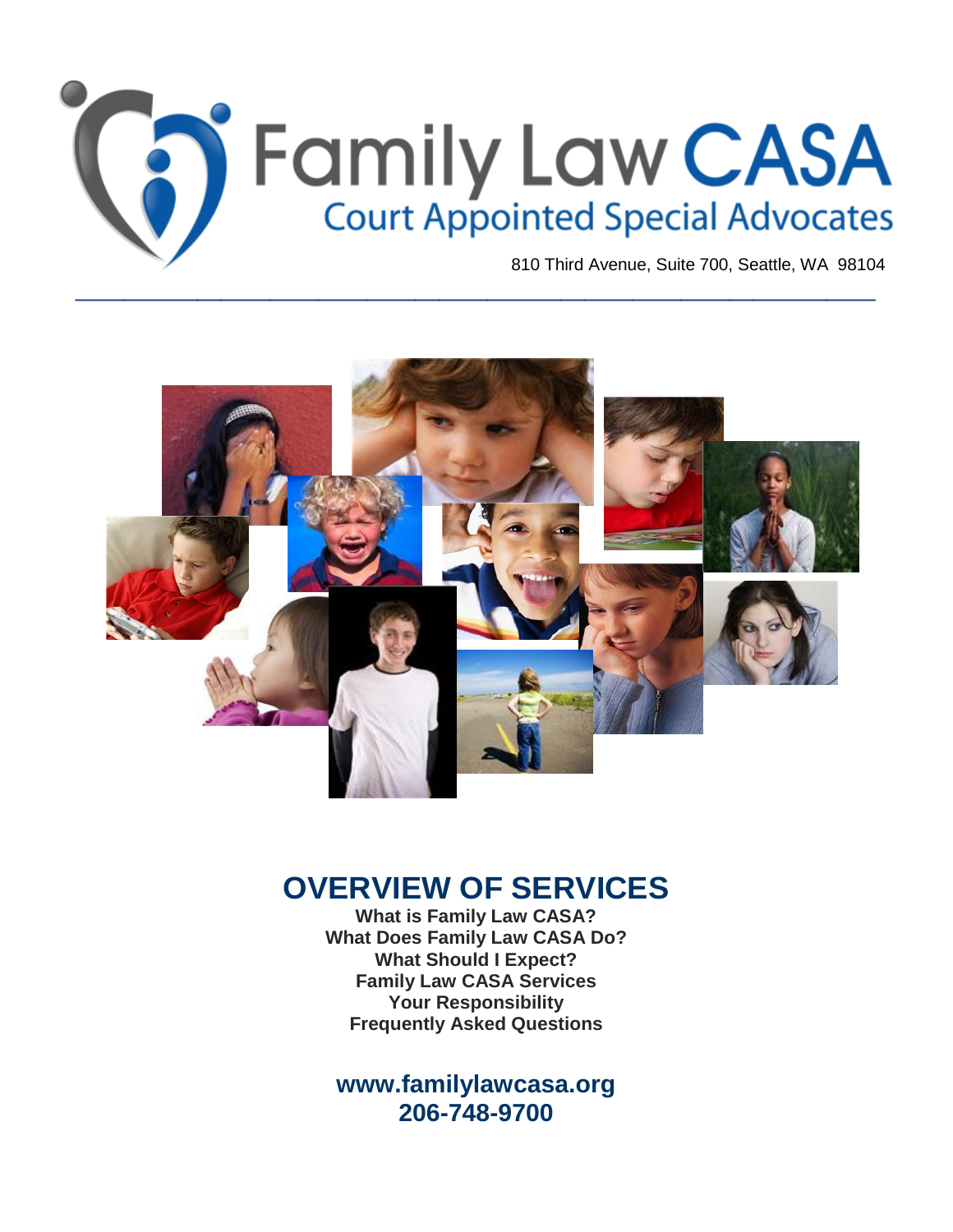# **What is Family Law CASA?**

CASA stands for "Court Appointed Special Advocate." Family Law CASA of King County (FL CASA) is a private non-profit 501c3 organization that serves children from low and moderate income homes. We receive no government funding, and we are not a government agency. We are not connected to Child Protective Services, Law Enforcement, or any Social Service entity.

# **What Does Family Law CASA Do?**

FL CASA is appointed by the Court in high-conflict child custody cases to gather information for the Court.

FL CASA uses lay-person volunteers from the community to gather information about the child's/children's circumstances and to provide written reports to the court, including recommendations about the parenting plan, residential schedule (visitation), and need for services.

Volunteer Advocates come from a variety of backgrounds, education levels, professions, trades, religions and cultures, but they all must be at least 21 years old, must drive a car, must be able to use a computer, must pass a criminal background check, must complete a minimum of 21 hours of intensive training, and must follow the guidance of a staff Advocate Supervisor. Volunteer Advocates should not be confused with counselors, therapists, lawyers or advocates for the parents.

The role of the Volunteer Advocate is to provide a voice for the child's/children's best interests in court. FL CASA will not represent or advocate for any of the parents/parties in the case. FL CASA will not provide legal advice. You are strongly encouraged to seek free or low cost legal help and guidance. (Call 211 for information about free and low cost legal services, or call 206-267-7070 Tuesday– Thursday from 9:00am–12:00pm to schedule a time at a Neighborhood Legal Clinic).

For those who are familiar with Guardians ad Litem or Parenting Evaluators, please note that Volunteer Advocates fill a more limited role on a voluntary basis as lay-persons. Advocates are not expert witnesses in court.

# **What Should I Expect?**

#### *1-2 Interviews and Home Visits*

When FL CASA is appointed to a case, a Volunteer Advocate will be assigned and will call you to schedule an interview. Volunteer Advocates are supported by an Advocate Supervisor on staff with FL CASA. You should receive a letter listing the Volunteer Advocate's name, as well as the Advocate Supervisor's name. Volunteer Advocates do not work at the FL CASA office, but the staff Advocate Supervisors do work at the FL CASA office. You may leave a message for your Volunteer Advocate or speak with the Advocate Supervisor by calling 206-748-9700.

Usually, but not always, the Volunteer Advocate will ask to meet you in person at your home and will ask to tour your home to conduct a basic safety check of the environment. The Volunteer Advocate will typically ask to observe the child/children with you and to interview or talk with the child/children separately as well. Usually (not always) a Volunteer Advocate will attempt to see the children at each of the homes 1 or 2 times during a case. Please note that Volunteer Advocates generally do not travel outside King County.

# *Interviews with Friends, Relatives, Significant Others, and Relevant Professionals*

The Volunteer Advocate will ask you to provide names and phone numbers for 1-3 friends, relatives, and/or professionals who will talk with the Volunteer Advocate about the child's/children's circumstances.

## *Release of Information Forms*

The Volunteer Advocate will ask you to sign Release of Information forms in order to obtain information from CPS, schools, daycares, counselors, therapists, treatment providers and/or any professional(s) who might have information that will help the Court determine the safest and best parenting plan for the child/children.

## *Cooperation*

FL CASA relies on cooperation from the parties. You may decline an interview, or a home visit/tour and you may decline any request for information. You may also decline requests for Release of Information forms. If you decline an interview or a request, the Volunteer Advocate will note this information for the Court. The Volunteer Advocate will continue to reach out to you periodically until FL CASA is discharged by the Court.

## *Respect*

Because the Volunteer Advocate has been appointed to investigate tough issues, he/she will ask tough, personal questions and will make tough recommendations. While the questions and/or recommendations may be uncomfortable, all parties are entitled to respectful interactions with FL CASA, and your participation in the process is much appreciated by FL CASA and the Court.

# *Confidentiality*

Information gathered by the Volunteer Advocate is not shared with the general public or anyone who is not a party to the case. However, **any information gathered may be included in the Volunteer Advocate's written report, which is submitted to the Court and distributed to all named parties.** FL CASA does not engage in private, confidential or privileged communications with any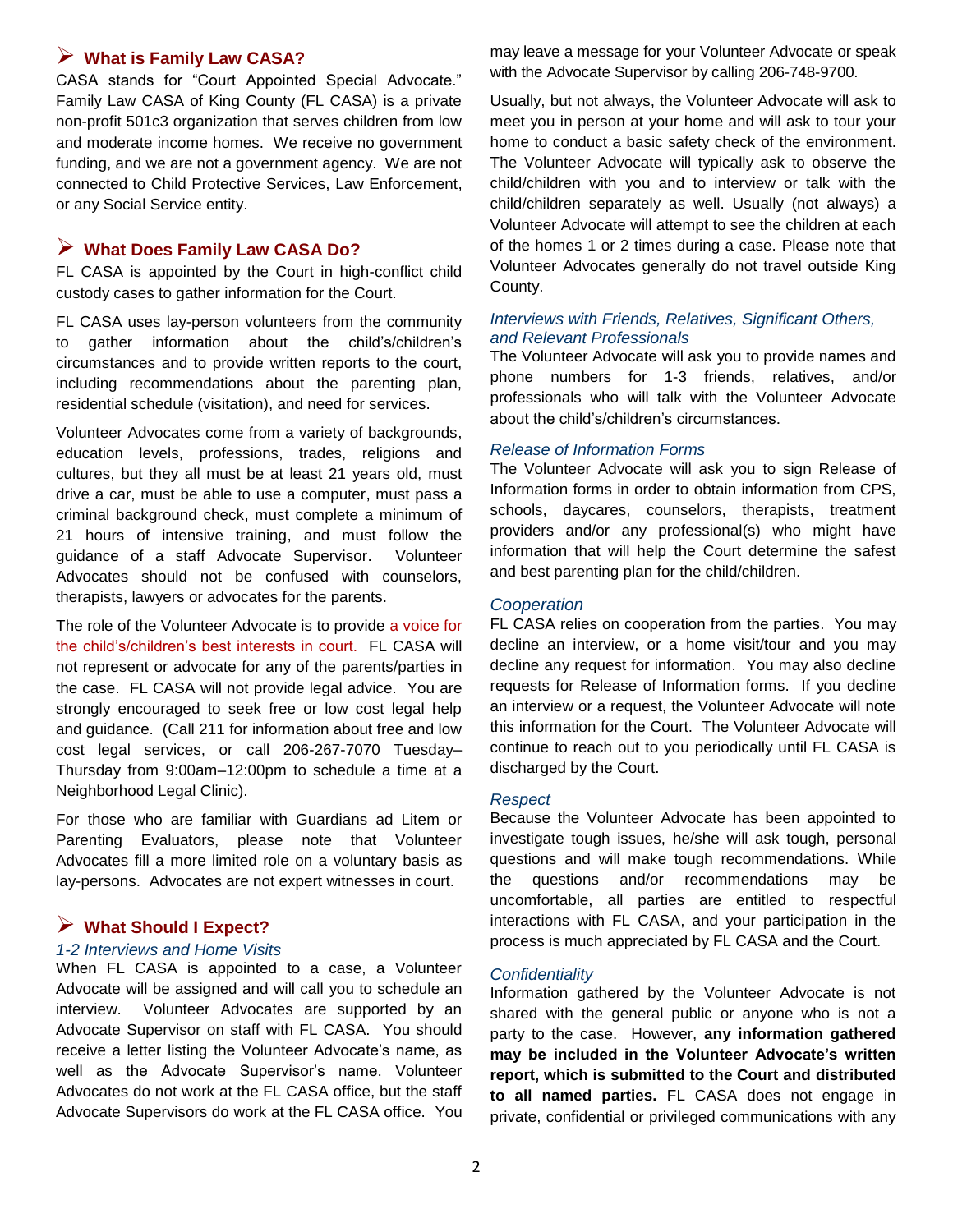of the parties and does not shuffle information back and forth between the parties.

**FL CASA Volunteer Advocates and Staff are mandated reporters of child abuse and/or neglect.** This means that if the Volunteer Advocate or a FL CASA Staff person has a reasonable belief that a child is at risk of imminent harm, a report must be made to CPS.

## *Limited Time & Availability of Volunteers*

Because the Volunteer Advocates are volunteers, their time is limited and they may not always return calls or emails immediately. Times and dates for interviews, home tours, and child observations will be scheduled at times that work for all involved. Volunteer Advocates do not visit homes weekly or bi-monthly and do not conduct weekly or bi-monthly interviews. Their time and scope is limited.

## *Written Reports Submitted to the Court*

The Volunteer Advocate will submit 1 or maybe 2 written reports for the court about the information gathered. The report(s) will contain statements and information provided by the other parent/party. The report will also contain information provided by friends, relatives, and/or professionals. And the report will contain the Volunteer Advocate's recommendations to the Court about the parenting plan.

It is common for a party to strongly disagree with information provided by others, but the Volunteer Advocate is obligated to include information from various points of view. You may also disagree with the Volunteer Advocate's recommendations. You will have an opportunity to explain your position to the court. If there is an error in the report that impacts your position or the recommendations, please notify the FL CASA office right away.

# **FL CASA Services**

## *Free and Low Cost Services Provided*

FL CASA services include 1-2 interviews with each party; a telephone interview with 1-3 other people identified by each party; review of all records & documents submitted to CASA; 1-2 written reports for the court; and a half-day appearance at court for trial. The Volunteer Advocate is not expected to be in daily or even weekly contact as their gift of time and CASA resources are limited.

Our Program Attorney will be present at Review Hearings often without the Volunteer Advocate, will be available by phone for mediation or settlement conference, will participate in the Pre-Trial Conference without the Volunteer Advocate, and will represent the Volunteer Advocate at trial, generally asking to be excused from the remainder of the trial.

#### *Services That Will Result in Significant Fees*

FL CASA may charge regular market rate fees for attorney time as well as the Volunteer Advocate's time for interrogatories, depositions, additional reports, and/or additional or extended court appearances. You will be notified in advance and will have the option of foregoing any action that might result in fees beyond intake fees (if any intake fees applied upon appointment to the case). FL CASA reserves the right to request sanctions and/or attorney fees as appropriate in litigation without advance notice if/when appropriate.

# **Your Responsibility**

Be sure to provide any information you want considered for the FL CASA report as soon as possible. (You may mail or deliver documents or letters to the FL CASA Office.) **Do not wait for the Volunteer Advocate to get information that you think is important.** Volunteers have limited time and must use their judgment about which records & documents to obtain, as well as which people to interview. If you think the Volunteer Advocate has skipped an important interview, please have that person send a letter to the CASA office. If you think the Volunteer Advocate failed to obtain important records or documents, please submit those records or documents to the FL CASA office. Furthermore, FL CASA will not file motions at your request or engage in discovery requests for information outside of what is necessary for FL CASA report purposes.

Be sure to keep the FL CASA office updated with any new contact information if you move or acquire a new phone number or email address. Please keep FL CASA updated on any new developments in the case.

Be sure to provide proper notice to FL CASA anytime you schedule a hearing with the Court, and be sure to copy FL CASA as well as the other parent/party on all documents you file with the Court.

#### **Family Law CASA of King County, all rights reserved, 2017.**

This handout for parents/parties/attorneys is a general guide. This guide may not be used or reproduced outside of Family Law CASA of King County for any purpose without written permission. Guides and overviews provided by Family Law CASA of King County are not legally authoritative in any way but are for general information and discussion purposes**. EACH CASE IS UNIQUE**. Each case & report is subject to a wide range of variables, including but not limited to the volunteer's availability, cooperation of the parties, and an Order of Appointment. Volunteers are not contractually or professionally obligated to remain on a case or volunteer a minimum number of hours. Volunteer Advocate recommendations must remain independent from the positions and opinions of the parents/parties. Family Law CASA will only remove a volunteer from a case for good cause such as a violation of law, policy, rule or procedure. All parents/parties are strongly encouraged to seek legal advice. **SERVICES PROVIDED BY FAMILY LAW CASA ARE LIMITED**. FL CASA will require market rate lawyer fees and other compensation for additional services. This handout may be updated at any time without notice. If you have any questions, please call 206-748-9700.